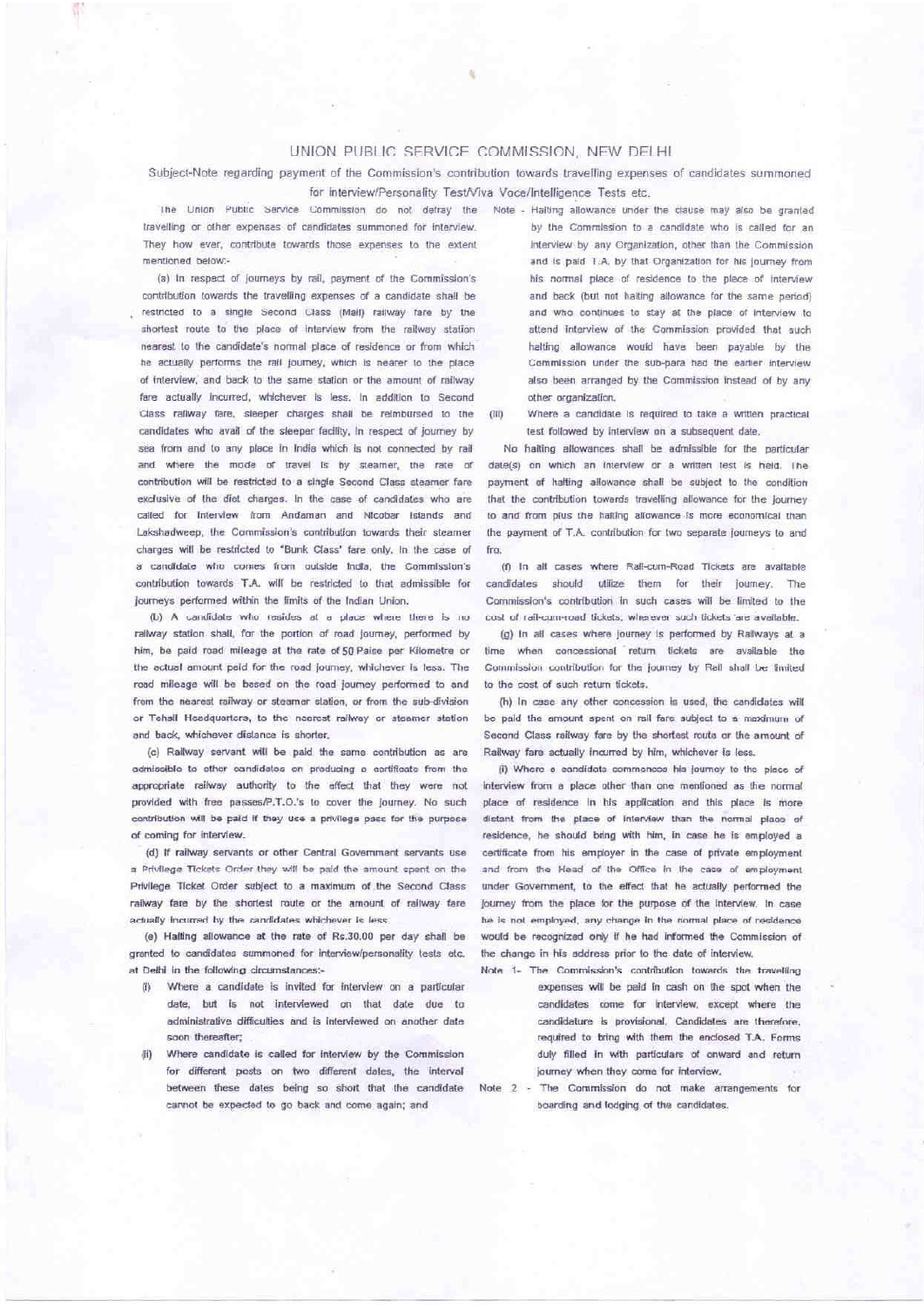## **OBVERSE**

| Original / Duplicate                                                                                                                                                                       |                                                                                     |                                                                                 |                     |           |                                                                                                  |                                |                                    | सं. लो. से. आ. 68 / UPSC-68                                                                                                       |
|--------------------------------------------------------------------------------------------------------------------------------------------------------------------------------------------|-------------------------------------------------------------------------------------|---------------------------------------------------------------------------------|---------------------|-----------|--------------------------------------------------------------------------------------------------|--------------------------------|------------------------------------|-----------------------------------------------------------------------------------------------------------------------------------|
|                                                                                                                                                                                            |                                                                                     |                                                                                 |                     |           | संघ लोक सेवा आयोग UNION PUBLIC SERVICE COMMISSION                                                |                                |                                    |                                                                                                                                   |
|                                                                                                                                                                                            |                                                                                     | संघ लोक सेवा आयोग से यात्रा भत्ता के अंशदान की मांग प्रस्तुत करने के लिये फार्म |                     |           |                                                                                                  |                                |                                    |                                                                                                                                   |
|                                                                                                                                                                                            |                                                                                     |                                                                                 | साक्षात्कार की तिथि |           | Form for claiming Travel Expenses Contribution from Union Public Service Commission<br>पद का नाम |                                |                                    |                                                                                                                                   |
| साक्षात्कार का स्थान                                                                                                                                                                       |                                                                                     |                                                                                 |                     |           |                                                                                                  |                                |                                    |                                                                                                                                   |
|                                                                                                                                                                                            |                                                                                     | कृपया इस फार्म की दो प्रतियां टिकट और बोर्डिंग पास के साथ प्रस्तुत करें         |                     |           |                                                                                                  |                                |                                    | प्रमाणित किया जाता है कि / Certified that                                                                                         |
|                                                                                                                                                                                            |                                                                                     |                                                                                 |                     |           | (To be submitted in duplicate, with the ticket and boarding pass if any)                         |                                |                                    | कालम 8 में दावा किये गये रू0  मैंने वास्तव में                                                                                    |
|                                                                                                                                                                                            |                                                                                     |                                                                                 |                     |           | रेल से संबद्ध स्थानों के बीच रेल या दूसरे साधनों द्वारा की गई यात्रा का विवरण                    |                                |                                    | साक्षात्कार के स्थान तक यात्रा के लिये रेल/सडक/हवाई जहाज के                                                                       |
| नाम और पूरा पता                                                                                                                                                                            | Particulars of journey by rail or other means between the station connected by Rail |                                                                                 |                     |           | वास्तव में दिया गया रेल                                                                          |                                |                                    | किराए पर व्यय किये और वापसी यात्रा के लिये दावा किए गए                                                                            |
| <b>Name and address</b>                                                                                                                                                                    |                                                                                     | निर्गम Departure                                                                | आगमन Arrival        |           | गाडी का नाम                                                                                      | श्रेणी, जिसमें<br>यात्रा की गई | या बस का किराया<br>Rail / Bus fare | रू0  वापसी यात्रा के लिये किराए के रूप में मेरे द्वारा व्यय<br>किए जायेंगे.                                                       |
| (in block letters)                                                                                                                                                                         | From                                                                                |                                                                                 | To                  |           | Name of the                                                                                      | <b>Class in</b>                | actually paid                      |                                                                                                                                   |
|                                                                                                                                                                                            | स्थान                                                                               | तिथि Date                                                                       | स्थान               | तिथि Date | <b>Train</b>                                                                                     | which                          | (amount in                         | rail/road/air fare for performing journey upto the place of                                                                       |
|                                                                                                                                                                                            | Station                                                                             |                                                                                 | <b>Station</b>      |           |                                                                                                  | travelled                      | rupees)                            | interview and Rs   claimed for the return journey                                                                                 |
| $\mathbf{1}$                                                                                                                                                                               | $\overline{2}$                                                                      | $\overline{\mathbf{3}}$                                                         | $\overline{a}$      | 5         | 6                                                                                                | $\overline{7}$                 | $\mathbf{R}$                       |                                                                                                                                   |
|                                                                                                                                                                                            | आने की यात्रा Onward Journey                                                        |                                                                                 |                     |           |                                                                                                  |                                |                                    | will be spent by me on fare for the return journey.<br>2- इस यात्रा के लिये किसी दूसरे स्रोत से कोई यात्रा भत्ता या यात्रा बिल का |
|                                                                                                                                                                                            |                                                                                     |                                                                                 |                     |           |                                                                                                  |                                |                                    | कोई अंशदान नहीं मांगा गया.                                                                                                        |
|                                                                                                                                                                                            |                                                                                     |                                                                                 |                     |           |                                                                                                  |                                |                                    | NO TA or any other contribution towards TA in respect of this                                                                     |
|                                                                                                                                                                                            |                                                                                     |                                                                                 |                     |           |                                                                                                  |                                |                                    | journey has been claimed from any other source.                                                                                   |
|                                                                                                                                                                                            |                                                                                     |                                                                                 |                     |           |                                                                                                  |                                |                                    | 3. इस यात्रा के लिये कोई रियायती वापसी टिकट नहीं मिला है.                                                                         |
|                                                                                                                                                                                            |                                                                                     | वापसी यात्रा Return Journey                                                     |                     |           |                                                                                                  |                                |                                    | No concessional return ticket was available.<br>4. मैं रेल कर्मचारी हूँ / नहीं हूँ.                                               |
|                                                                                                                                                                                            |                                                                                     |                                                                                 |                     |           |                                                                                                  |                                |                                    | I am / am not a railway servant.                                                                                                  |
|                                                                                                                                                                                            |                                                                                     |                                                                                 |                     |           |                                                                                                  |                                |                                    | सं. लो. से. आ. द्वारा मेरा पिछला साक्षात्कार दिनांक  को किया गया था.                                                              |
|                                                                                                                                                                                            |                                                                                     |                                                                                 |                     |           |                                                                                                  |                                |                                    |                                                                                                                                   |
|                                                                                                                                                                                            |                                                                                     |                                                                                 |                     |           |                                                                                                  |                                |                                    | 6. (यदि यात्रा हवाई जहाज से की गई है) मैं वचन देता / देती हूं कि इस                                                               |
|                                                                                                                                                                                            |                                                                                     |                                                                                 |                     |           |                                                                                                  | <b>Total</b>                   |                                    | यात्रा के लिये टिकट भारत सरकार के व्यय विभाग के द्वारा अनुमत्य देवल<br>एजेंसी * से सर्वोत्तम उपलब्ध किराए पर ही दिनांक  को        |
|                                                                                                                                                                                            |                                                                                     |                                                                                 |                     |           |                                                                                                  |                                |                                    | बुक की गई है.                                                                                                                     |
| PARTICULARS OF THE JOURNEY BETWEEN STATION NOT CONNECTED BY RAIL                                                                                                                           | जो रेल से संबद्ध नहीं हैं, उनके बीच यात्रा का विवरण                                 |                                                                                 |                     |           |                                                                                                  |                                |                                    | (If journey performed by Air)                                                                                                     |
| सामान्य निवास स्थान से निकटतम रेल या स्टीमर स्टेशन की दूरी और उसका नाम /                                                                                                                   |                                                                                     |                                                                                 |                     |           |                                                                                                  |                                |                                    | I hereby undertake that the air ticket for the aforesaid journey                                                                  |
| Distance from the normal place of residence to the nearest railway /steamer station and its name:<br>सामान्य निवास स्थान जिस उप मंडल /तहसील में स्थित है, उसका नाम और उसके मुख्यालय का नाम |                                                                                     |                                                                                 |                     |           |                                                                                                  |                                |                                    | was booked on  at the BEST AVAILABLE FARE                                                                                         |
| Name of the sub-division/Tehsil in which the normal place of residence is situated and its H.Q. :                                                                                          |                                                                                     |                                                                                 |                     |           |                                                                                                  |                                |                                    | through the travel agent authorized* by Govt of India, Deptt of                                                                   |
| यदि उप मंडल या तहसील के मुख्यालय में कोई रेल या स्टीमर न हो तो मुख्यालय के निकटतम रेल या स्टीमर स्टेशन की दूरी और उसका नाम                                                                 |                                                                                     |                                                                                 |                     |           |                                                                                                  |                                |                                    | Expenditure.                                                                                                                      |
| If sub division or Tehsil HQ has not a railway/steamer station, give the distance from HQ to the nearest railway station and its name :                                                    |                                                                                     |                                                                                 |                     |           | कूल योग Grand Total                                                                              |                                |                                    | (strike out, if not applicable)                                                                                                   |
|                                                                                                                                                                                            |                                                                                     |                                                                                 |                     |           |                                                                                                  |                                |                                    |                                                                                                                                   |
|                                                                                                                                                                                            |                                                                                     |                                                                                 |                     |           |                                                                                                  |                                |                                    |                                                                                                                                   |
|                                                                                                                                                                                            |                                                                                     |                                                                                 |                     |           |                                                                                                  |                                |                                    |                                                                                                                                   |
|                                                                                                                                                                                            | उम्मीदवार के हस्ताक्षर                                                              |                                                                                 |                     |           |                                                                                                  |                                |                                    |                                                                                                                                   |
| Signature of the candidate                                                                                                                                                                 |                                                                                     |                                                                                 |                     |           |                                                                                                  |                                |                                    | उम्मीदवार के हस्ताक्षर                                                                                                            |
|                                                                                                                                                                                            |                                                                                     |                                                                                 |                     |           |                                                                                                  |                                |                                    | Signature of the candidate                                                                                                        |

\*भारत सरकार के व्यय विभाग के द्वारा अनुमत्य देवल एजेंसी के नाम– अशोक टूर एवं देवल, बामर एण्ड लॉरी और आई आर सी टी सी

\*Travel Agents authorized by Government of India, Department of Expenditure: Ashoka Tours and Travel, Balmer & Lawrie and IRCTC